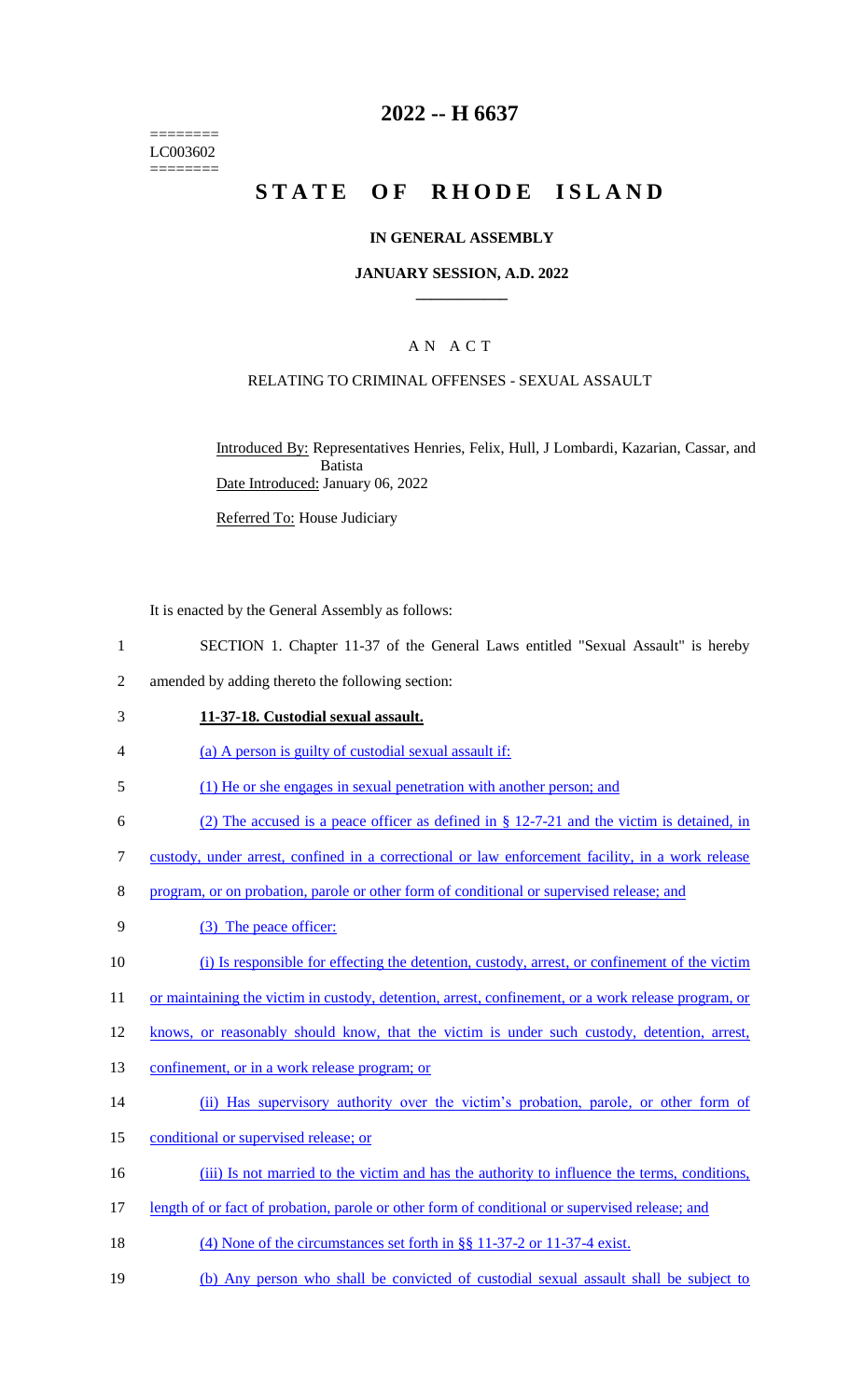- 1 imprisonment for a period not to exceed three (3) years.
- 2 (c) Any person convicted under this section shall not be subject to the provisions of chapter
- 3 37.1 of this title.
- 4 (d) It shall be an affirmative defense, to be proven by the accused by a preponderance of
- 5 the evidence, that the act of sexual penetration resulted from force or coercion by the other person.
- 6 SECTION 2. This act shall take effect upon passage.

### ======== LC003602

========